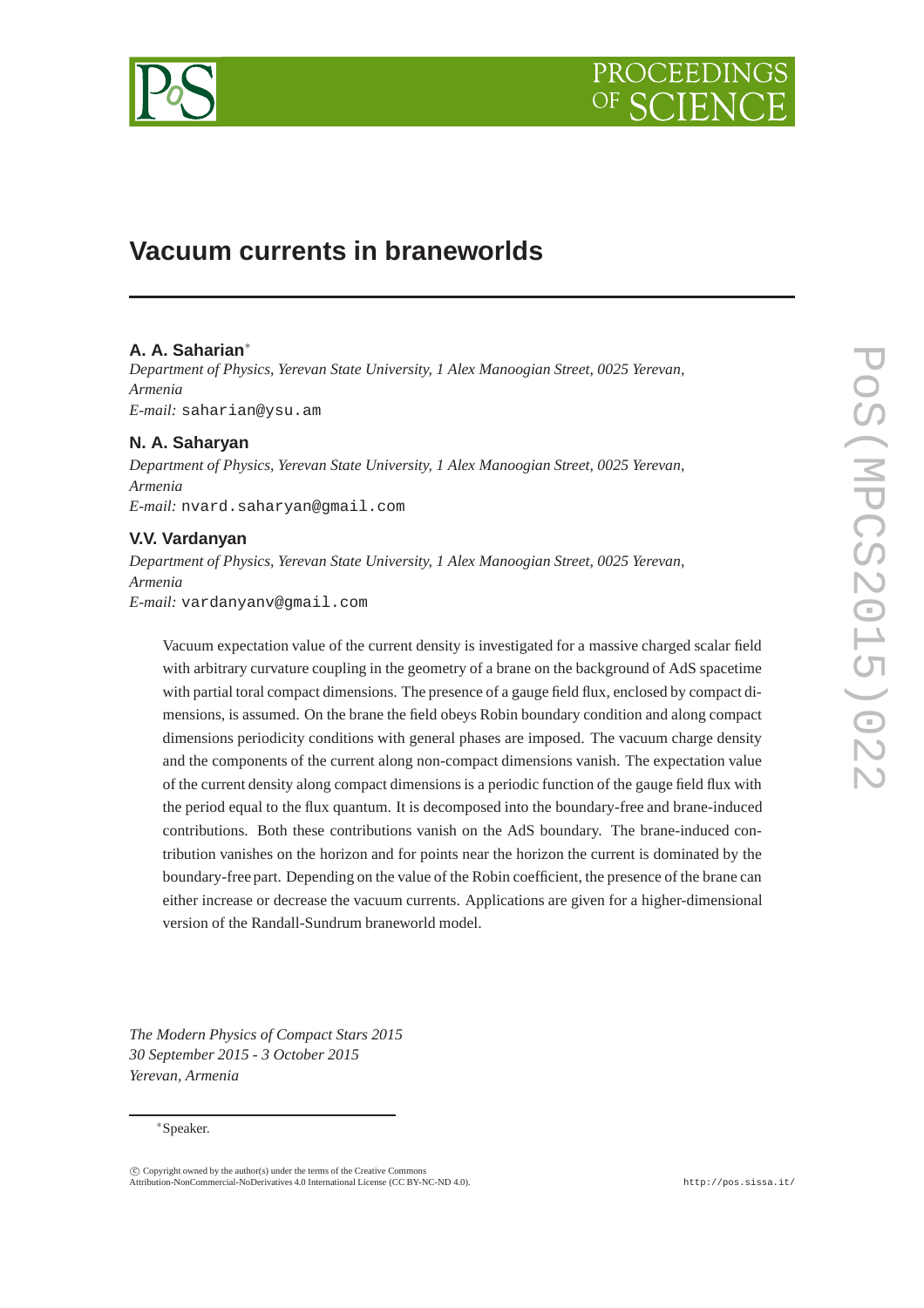# **1. Introduction**

Recent proposals of large extra dimensions use the concept of brane as a submanifold embedded in a higher dimensional spacetime, on which the standard model particles are confined (for reviews see [1]). Braneworlds naturally appear in string/M theory context and provide a novel setting for discussing phenomenological and cosmological issues related to extra dimensions. The model introduced by Randall and Sundrum [2] is particularly attractive. The corresponding background solution consists of two parallel flat 3-branes in a 5-dimensional anti-de Sitter (AdS) bulk. The fifth coordinate is compactified on  $S^1/Z_2$  and the branes are on the two fixed points. It is assumed that all matter fields are confined on the branes and only the gravity propagates freely in the 5-dimensional bulk. More recently, scenarios with additional bulk fields have been considered.

From the point of view of embedding the Randall-Sundrum model into a more fundamental theory, such as string/M theory, one may expect that a more complete version of this scenario must admit the presence of additional extra dimensions compactified on an internal manifold. From a phenomenological point of view, higher dimensional theories have a richer geometrical and topological structure. The consideration of more general spacetimes may provide interesting extensions of the Randall-Sundrum mechanism for the geometric origin of the hierarchy. More extra dimensions also relax the fine-tunings of the fundamental parameters.

Motivated by the problems of the radion stabilization and the generation of cosmological constant, the role of quantum effects in braneworlds has attracted a great deal of attention. In models with compact dimensions, the periodicity conditions imposed on the operator of a quantum field lead to a number of interesting physical effects that include topological mass generation, instabilities in interacting field theories and symmetry breaking. The periodicity conditions modify the spectrum of the zero-point fluctuations, as a result the vacuum energy density and the stresses are changed. This is the well-known topological Casimir effect. It has been investigated for large number of geometries and has important implications on all scales, from mesoscopic physics to cosmology (for reviews see [3]). The vacuum energy depends on the size of extra dimensions and this provides a stabilization mechanism for moduli fields in Kaluza-Klein-type models and in braneworld scenario. In particular, motivated by the problem of the radion stabilization in Randall-Sundrum-type braneworlds, the investigations of the Casimir energy on AdS bulk have attracted a great deal of attention. The Casimir effect in AdS spacetime with compact internal spaces has been considered in [4]. The vacuum energy generated by the compactification of extra dimensions can also serve as a model of dark energy needed for the explanation of the present accelerated expansion of the universe.

For charged fields, another important local characteristic of the vacuum state is the expectation value of the current density. In the present paper we investigate the current density for a charged scalar field in AdS spacetime, covered by Poincaré coordinates, assuming that a part of spatial dimensions are compactified to a torus. In addition, we assume the presence of a brane parallel to the AdS boundary and a constant gauge field. The VEV of the current density for a fermionic field in flat spaces with toral dimensions has been investigated in [5]. The finite temperature effects on the current densities for scalar and fermionic fields in topologically nontrivial spaces have been studied in [6]. The VEV of the current density for charged scalar and Dirac spinor fields in de Sitter spacetime with toroidally compact spatial dimensions are considered in [7]. The case of AdS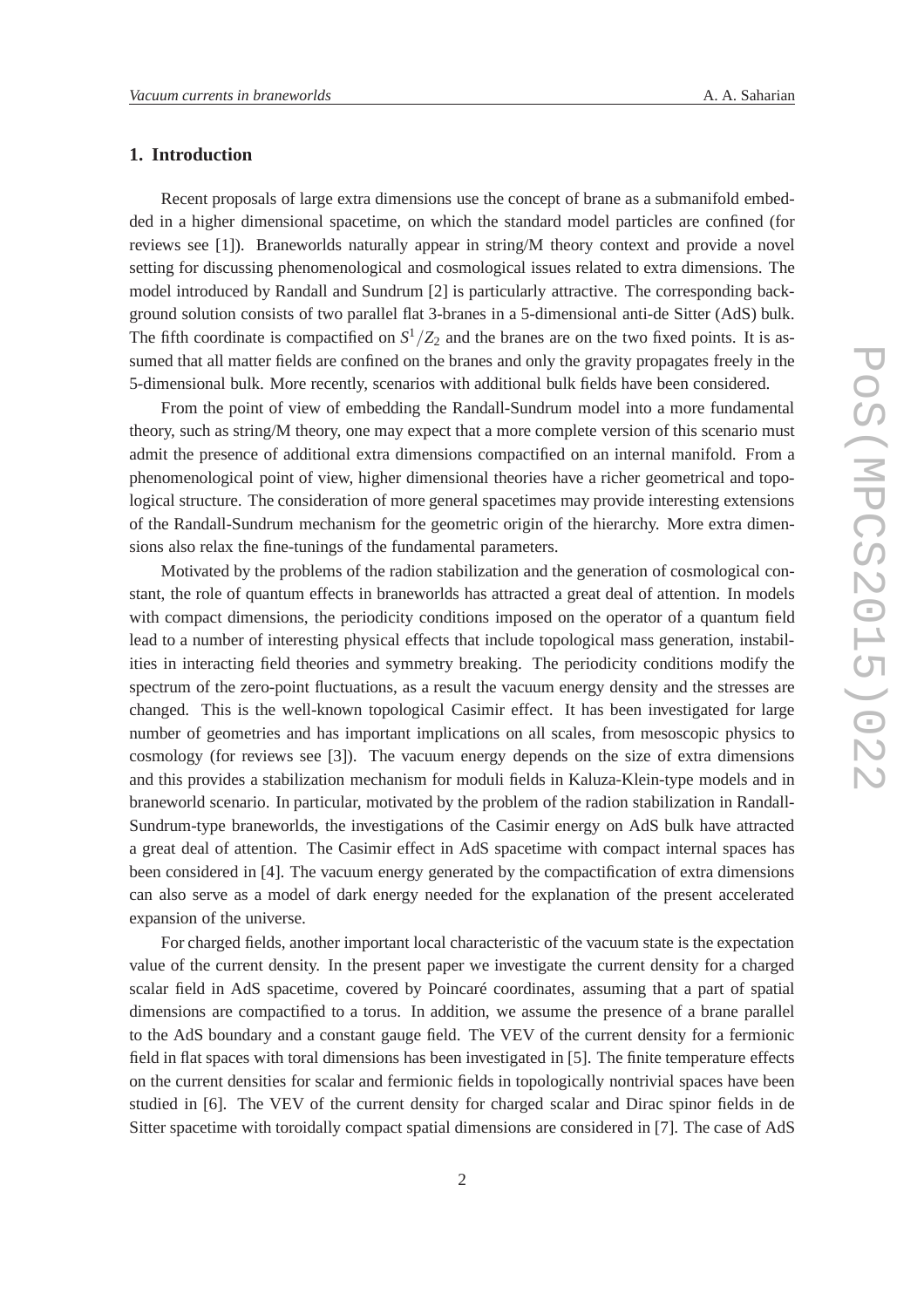background has been considered in [8]. The influence of boundaries on the vacuum currents in topologically nontrivial flat spaces are studied in [9, 10] for scalar and fermionic fields. The effects induced in AdS bulk with toral dimensions by branes were studied in [11, 12].

# **2. Geometry and the field content**

In Poincaré coordinates, the line element for  $(D+1)$ -dimensional AdS spacetime is given by

$$
ds^{2} = e^{-2y/a} \eta_{ik} dx^{i} dx^{k} - dy^{2}, \ i, k = 0, 1, ..., D - 1,
$$
\n(2.1)

where *a* is the AdS curvature radius,  $\eta_{ik} = \text{diag}(1, -1, \ldots, -1)$  is the metric tensor for *D*-dimensional Minkowski spacetime and  $-\infty < y < +\infty$ . The coordinates  $(x^i, y)$  cover a part of the AdS manifold and there is a horizon corresponding to the hypersurface  $y = +\infty$ . In what follows we assume that the coordinates  $x^l$ , with  $l = p + 1, \ldots, D - 1$ , are compactified to circles with the lengths  $L_l$ , so  $0 \leq x^l \leq L_l$ . For the remaining coordinates  $x^l$ , with  $l = 1, 2, ..., p$ , one has  $-\infty < x^l < +\infty$ . Hence, the subspace perpendicular to the *y*-axis has a topology  $R^p \times T^q$ , where  $q + p = D - 1$  and  $T^q$  stands for a *q*-dimensional torus. Introducing a new coordinate *z*,  $0 \le z \le \infty$ , in accordance with the relation  $z = ae^{y/a}$ , the line element is presented in a conformally-flat form:  $ds^2 = (a/z)^2 \eta_{\mu\nu} dx^{\mu} dx^{\nu}$ . In terms of the new coordinate, the AdS boundary and horizon are presented by the hypersurfaces  $z = 0$  and  $z = \infty$ , respectively. Note that, for an observer with a fixed value of *z*, the proper length of the *l*th compact dimension is given by  $L_{(p)l} = aL_l/z$  and it decreases with increasing *z*.

The physical quantity we are interested in is the vacuum expectation value (VEV) of the current density

$$
j_{\mu}(x) = ie[\varphi^{+}(x)D_{\mu}\varphi(x) - (D_{\mu}\varphi^{+}(x))\varphi(x)], \qquad (2.2)
$$

for a charged scalar field,  $\varphi(x)$ , in the presence of an external classical gauge field  $A_{\mu}$ . In (2.2),  $D_{\mu} = \nabla_{\mu} + ieA_{\mu}$ , where  $\nabla_{\mu}$  is the standard covariant derivative operator associated with the metric tensor *g*µν and *e* is the charge of the field quanta. The equation for the field operator reads

$$
(g^{\mu\nu}D_{\mu}D_{\nu} + m^2 + \xi R)\,\varphi(x) = 0,\tag{2.3}
$$

with  $\xi$  being the curvature coupling parameter and for the Ricci scalar one has  $R = -D(D+1)/a^2$ . In the most important special cases of minimally and conformally coupled fields  $\xi = 0$  and  $\xi = 1$  $(D-1)/(4D)$ , respectively. In models with nontrivial topology, in addition to the field equation, we need also to specify the periodicity conditions along compact dimensions. Here we impose quasiperiodicity conditions

$$
\varphi(\ldots, x^l + L_l, \ldots) = e^{i\alpha_l} \varphi(\ldots, x^l, \ldots), \ l = p + 1, \ldots, D - 1,\tag{2.4}
$$

with constant phases  $\alpha_l$ . The special cases of untwisted and twisted scalars correspond to  $\alpha_l = 0$ and  $\alpha_l = \pi$ , respectively. In what follows we assume that the gauge field is constant,  $A_{\mu} = \text{const.}$ Though the corresponding field strength vanishes, the nontrivial topology of the background space gives rise to Aharaonov-Bohm-like effects on the VEVs of physical observables.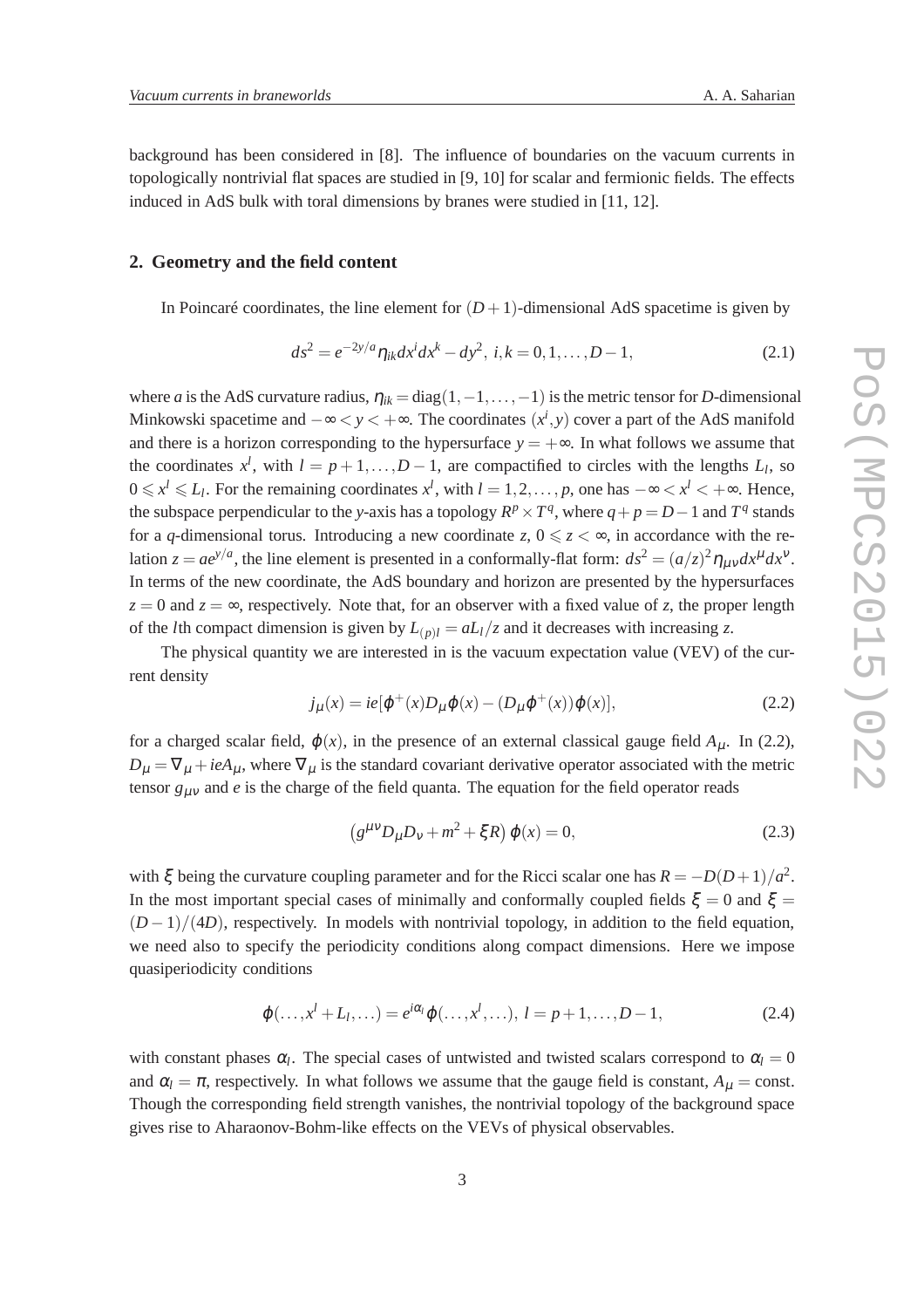### **3. Vacuum current density**

First we consider the vacuum currents in the absence of branes. The corresponding VEVs are evaluated by making use of a complete set of modes for the field under consideration obeying the periodicity conditions (2.4). The charge density and the components along uncompactified dimensions vanish:  $\langle j^l \rangle_0 = 0$ ,  $l = 0, \dots, p, D$ . For the component of the current density along the *l*th compact dimension one gets

$$
\langle j^{l}\rangle_{0} = \frac{4ea^{-1-D}L_{l}}{(2\pi)^{(D+1)/2}} \sum_{n_{l}=1}^{\infty} n_{l} \sin(\tilde{\alpha}_{l}n_{l}) \sum_{n_{q-1}} \cos(\sum_{i\neq l} \tilde{\alpha}_{i}n_{i}) q_{\nu-1/2}^{(D+1)/2} (1 + \sum_{i} n_{i}^{2}L_{i}^{2}/(2z^{2})), \tag{3.1}
$$

where  $\mathbf{n}_{q-1} = (n_{p+1}, \ldots, n_{l-1}, n_{l+1}, \ldots, n_{D-1}),$ 

$$
\tilde{\alpha}_l = \alpha_l + eA_l L_l,
$$
  
\n
$$
v = \sqrt{D^2/4 - D(D+1)\xi + m^2 a^2},
$$
\n(3.2)

and the summation goes over  $-\infty < n_i < +\infty$ ,  $i \neq l$ . In (3.1),  $q_\alpha^\mu(x) = e^{-i\pi\mu}(x^2 - 1)^{-\mu/2}Q_\alpha^\mu(x)$ , with  $Q^{\mu}_{\alpha}(x)$  being the associated Legendre function of the second kind. The phases  $\alpha_l$  and the components *A<sup>l</sup>* of the vector potential along compact dimensions enter in the expressions for the VEVs in the form of  $\tilde{\alpha}_l$ . Note that  $eA_lL_l = -2\pi\Phi_l/\Phi_0$ , where  $\Phi_l$  is the magnetic flux enclosed by the *l*th compact dimension and  $\Phi_0 = 2\pi/e$  is the flux quantum. As is seen from (3.1), the current density along the *l*th compact dimension is an odd periodic function of the phase  $\tilde{\alpha}$  and an even periodic function of the phases  $\tilde{\alpha}_i$ ,  $i \neq l$ . In both cases the period is equal to  $2\pi$ . In particular, the current density is a periodic function of the magnetic fluxes with the period equal to the flux quantum.

For the charge flux through the  $(D-1)$ -dimensional spatial hypersurface  $x^l$  = const one has  $n_l \langle j^l \rangle_0$ , where  $n_l = a/z$  is the corresponding normal. The VEV  $n_l \langle j^l \rangle_0$  depends on the coordinate lengths of the compact dimensions  $L_i$  and on the coordinate *z* in the form of the ratio  $L_i/z$ . The latter is the proper length of the compact dimension measured in units of the curvature radius *a*.

For a conformally coupled massless field one has  $v = 1/2$  and for the current density we get  $\langle j^l \rangle = (z/a)^{D+1} \langle j^l \rangle_M^{(b)}$ , where

$$
\langle j^{l}\rangle_{\mathbf{M}}^{(b)} = 2eL_{l} \frac{\Gamma((D+1)/2)}{\pi^{(D+1)/2}} \sum_{n_{l}=1}^{\infty} n_{l} \sin(\tilde{\alpha}_{l} n_{l}) \sum_{\mathbf{n}_{q-1}} \cos(\sum_{i \neq l} \tilde{\alpha}_{i} n_{i})
$$

$$
\times \left[ (\sum_{i} n_{i}^{2} L_{i}^{2})^{-(D+1)/2} - (\sum_{i} n_{i}^{2} L_{i}^{2} + 4z^{2})^{-(D+1)/2} \right], \tag{3.3}
$$

is the current density for a massless scalar field in Minkowski spacetime with toroidally compactified dimensions, in the presence of Dirichlet boundary at  $z = 0$ . The part with the first term in square brackets corresponds to the VEV in the boundary-free Minkowski spacetime. It is obtained from the general result of [6] in the zero mass limit. The appearance of the boundary-induced term in (3.3) is related to the boundary conditions imposed on the field operator on AdS boundary.

The Minkowskian limit corresponds to the limiting transition  $a \rightarrow \infty$  for a fixed value of the coordinate *y*. In this limit one has  $v \approx ma \gg 1$  and  $z \approx a + y$ . To the leading order we get  $\langle j^l \rangle_0 \approx$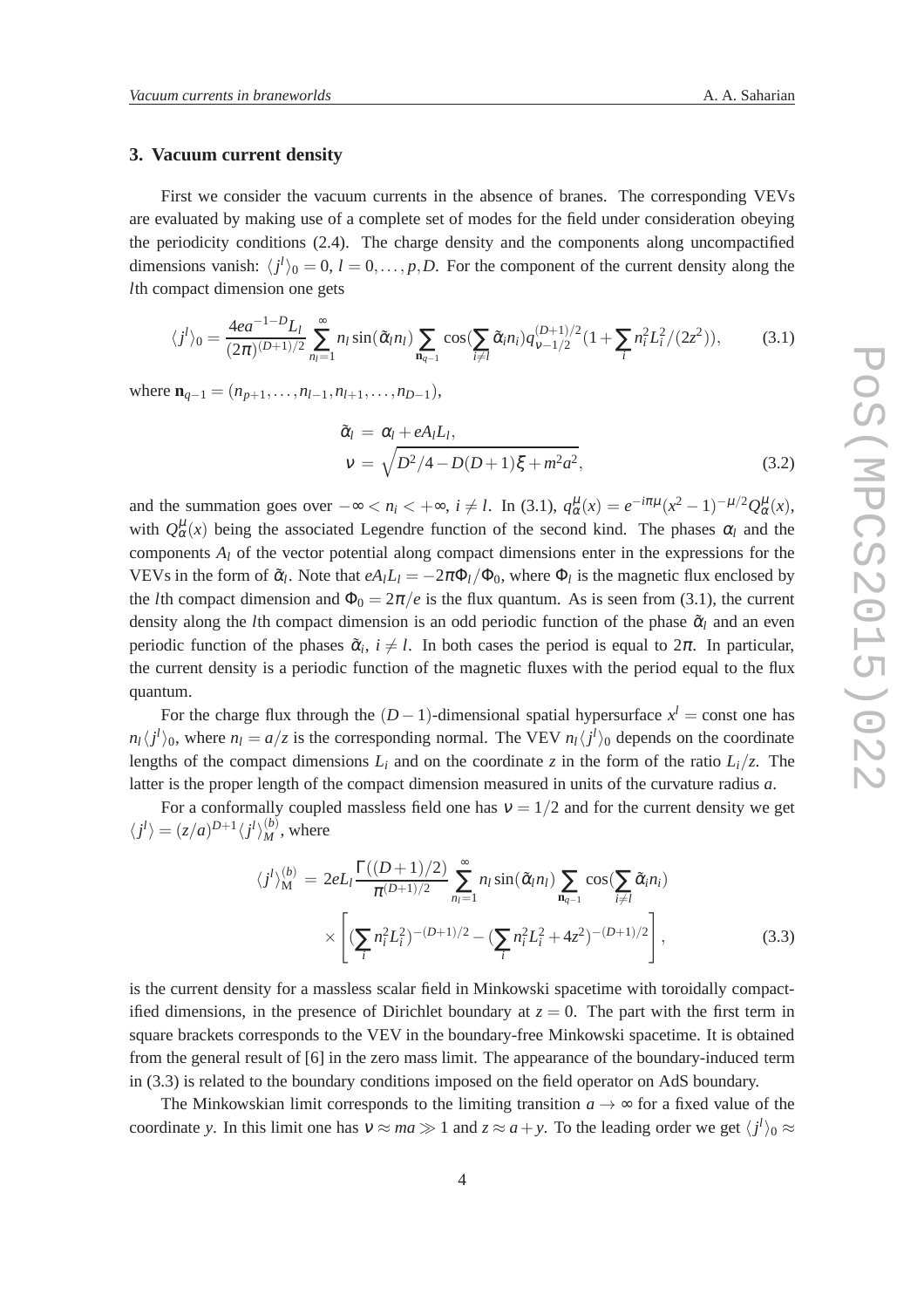$\langle j^l \rangle_M$ , where

$$
\langle j^{l} \rangle_{\mathbf{M}} = \frac{4eL_l m^{D+1}}{(2\pi)^{(D+1)/2}} \sum_{n_l=1}^{\infty} n_l \sin(\tilde{\alpha}_l n_l) \sum_{\mathbf{n}_{q-1}} \cos(\sum_{i \neq l} \tilde{\alpha}_i n_i) f_{(D+1)/2} (m(\sum_{i} n_i^2 L_i^2)^{1/2}), \tag{3.4}
$$

is the VEV of the current density in Minkowski spacetime with toroidally compactified dimensions [6]. In (3.4) we have used the notation  $f_v(x) = K_v(x)/x^v$  with  $K_v(x)$  being the MacDonald function.

If the proper length of the one of the compact dimensions, say  $x^i$ ,  $i \neq l$ , is large compared with the AdS curvature radius,  $L_i/z \gg 1$ , the dominant contribution into (3.1) comes from the  $n_i = 0$  term and the contribution of the remaining terms is suppressed by the factor  $(z/L_i)^{D+2v+2}$ . To the leading order, we obtain the current density for the topology  $R^{p+1} \times T^{q-1}$  with the uncompactified direction  $x^i$ . In the opposite limit corresponding to small proper length of the dimension  $x^i$ ,  $L_i/z \ll 1$ , the behavior of the current density depends crucially on whether the phase  $\tilde{\alpha}_i$  is zero or not. For  $\tilde{\alpha}_i = 0$ , to the leading order, for the combination  $\left(\frac{aL_i}{z}\right)\left\langle j^l\right\rangle_0$  we obtain the expression which coincides with the formula for  $\langle j^l \rangle_0$  in *D*-dimensional AdS spacetime, obtained from the geometry under consideration by excluding the dimension  $x^i$ . For  $\tilde{\alpha}_i \neq 0$ , to the leading order one gets

$$
\langle j^{l} \rangle_0 \approx \frac{2eL_l \sigma_i^{(D-1)/2} \sin(\tilde{\alpha}_l)}{(2\pi)^{(D-1)/2} a^{D+1}} \frac{z^{D+1} e^{-L_l \sigma_i/L_i}}{(L_l L_l)^{(D+1)/2}},
$$
(3.5)

where  $\sigma_i = \min(\tilde{\alpha}_i, 2\pi - \tilde{\alpha}_i), 0 \le \tilde{\alpha}_i < 2\pi$ . In this case the current density is exponentially small.

For large values of the proper length compared with the AdS curvature radius,  $L_l/z \gg 1$  and for  $\tilde{\alpha}_i = 0$ ,  $i = p+1, \ldots, D-1$ ,  $i \neq l$ , to the leading order we have

$$
\langle j^{l}\rangle_0 \approx \frac{4e\Gamma(p/2 + \nu + 2)}{\pi^{p/2+1}\Gamma(\nu + 1)a^{D+1}V_q} \frac{z^{D+2\nu+2}}{L_l^{p+2\nu+2}} \sum_{n_l=1}^{\infty} \frac{\sin(\tilde{\alpha}_l n_l)}{n_l^{p+2\nu+3}},
$$
(3.6)

with the power-law decay as a function of  $L_l$  for both massless and massive fields. In this sense, the situation for the AdS bulk is essentially different from that in the corresponding problem for Minkowski background. For the latter, in the massless case and for large values of *L<sup>l</sup>* the current density decays as  $1/L_l^p$  $_l^p$ , whereas for a massive field the current is suppressed exponentially, by the factor  $e^{-mL_l}$ . This shows that the influence of the background gravitational field on the VEV is crucial. If  $L_l/z \gg 1$  and at least one of the phases  $\tilde{\alpha}_i$ ,  $i \neq l$ , is not equal to zero, one gets

$$
\langle j^{l} \rangle_0 \approx \frac{2ea^{-1-D}}{\pi^{(p+1)/2}} \frac{\sin(\tilde{\alpha}_l) z^{D+2\nu+2}}{\Gamma(\nu+1)V_q e^{\beta_{q-1}L_l}} \frac{\beta_{q-1}^{(p+3)/2+\nu}}{(2L_l)^{(p+1)/2+\nu}},
$$
(3.7)

where  $\beta_{q-1} = (\sum_{i=n}^{D-1}$  $L_{i=p+1,\neq l}^{D-1}$   $\tilde{\alpha}_i^2/L_i^2$   $^{1/2}$ . In this case the current density, as a function of *L*<sub>*l*</sub>, decays exponentially.

For small values of  $L_l$ ,  $L_l/z \ll 1$ , the dominant contribution to the current density comes from the term with  $\mathbf{n}_{q-1} = 0$  and to the leading order we obtain

$$
\langle j^{l}\rangle_0 \approx \frac{2e\Gamma((D+1)/2)}{\pi^{(D+1)/2}(a/z)^{D+1}L_l^D} \sum_{n_l=1}^{\infty} \frac{\sin(\tilde{\alpha}_l n_l)}{n_l^D}.
$$
 (3.8)

The right-hand side, multiplied by  $(a/z)^{D+1}$ , coincides with the VEV of the current density for a massless scalar field in  $(D+1)$ -dimensional Minkowski spacetime compactified along the direction  $x^l$  to the circle with the length  $L_l$ .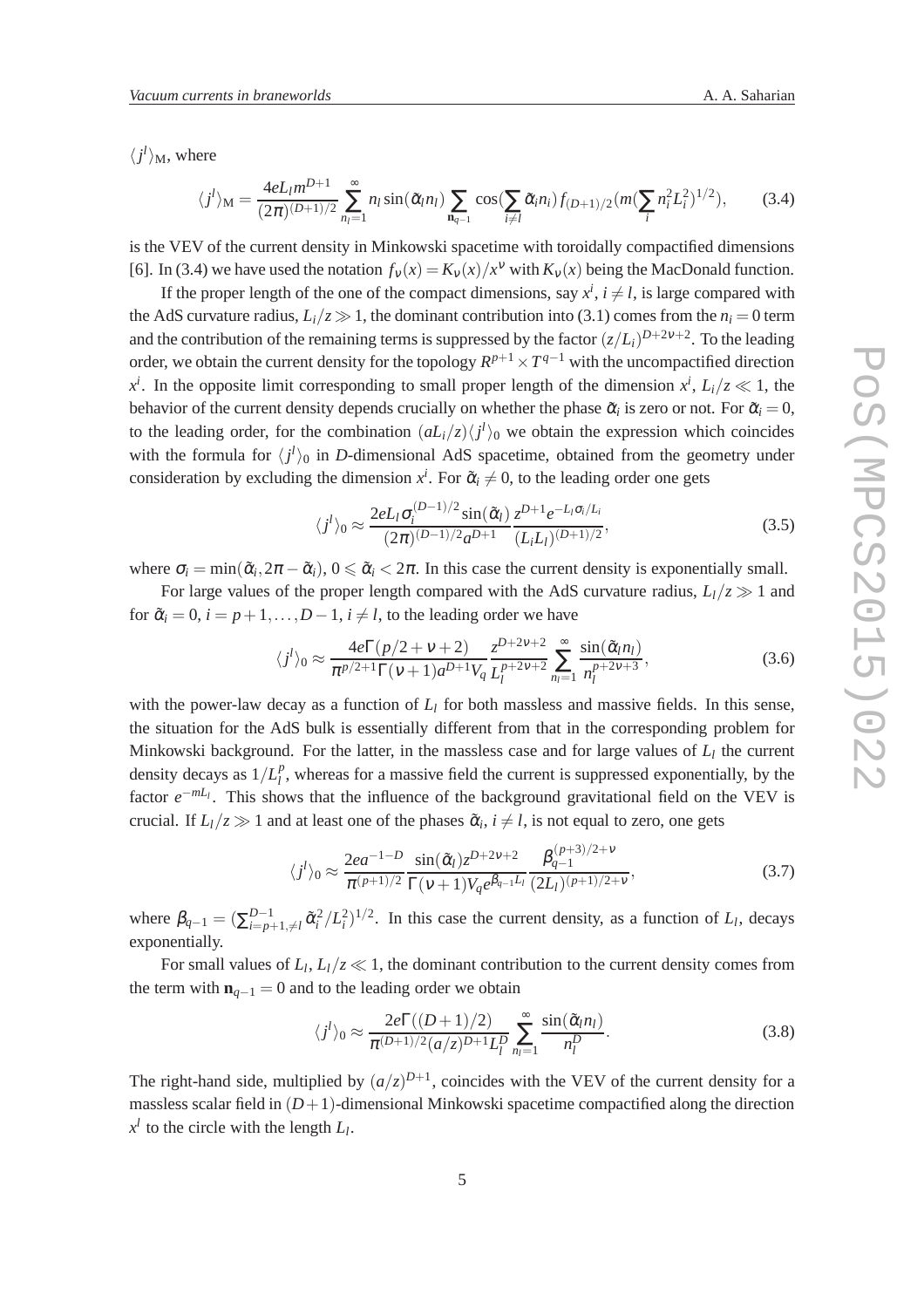Near the AdS boundary,  $z \to 0$ , from the general expression (3.1), to the leading order we get

$$
\langle j^{l}\rangle_0 \approx \frac{4eL_l\Gamma(\nu+D/2+1)}{\pi^{D/2}\Gamma(\nu+1)a^{D+1}} z^{D+2\nu+2} \sum_{n_l=1}^{\infty} n_l \sin(\tilde{\alpha}_l n_l) \sum_{\mathbf{n}_{q-1}} \frac{\cos(\sum_{i\neq l} \tilde{\alpha}_l n_i)}{(\sum_i n_i^2 L_i^2)^{D/2+\nu+1}},
$$
(3.9)

which shows that the current density vanishes on the AdS boundary. Near the horizon one has  $z \to \infty$ , and one finds  $\langle j^l \rangle_0 \approx (z/a)^{D+1} \langle j^l \rangle_M$ , where  $\langle j^l \rangle_M$  is the corresponding current density in Minkowski spacetime for a massless scalar field. The latter is directly obtained from (3.4) taking the limit  $m \to 0$ .

In what follows, the numerical results are presented for the  $D = 4$  model with a single compact dimension with the length *L*. The corresponding value of the phase we will denote by  $\tilde{\alpha}$ . In figure 1 we have displayed the quantity  $a^D n_l \langle j^l \rangle_0 / e$  as a function of the phase in the periodicity condition for  $ma = 0.5$ . The numbers near the curves correspond to the values of the ratio  $z/L$  and the full/dashed curves are for minimally/conformally coupled fields.



**Figure 1:** The quantity  $a^D n_l \langle j^l \rangle / e$  as a function of  $\tilde{\alpha}$  for  $D = 4$  AdS space with a single compact dimension. The numbers near the curves correspond to the values of the ratio  $z/L$  and the full/dashed curves are for minimally/conformally coupled fields.

For the same model with  $D = 4$ , in figure 2 we have plotted the ratio of the current densities in AdS and Minkowski bulks for the same proper lengths of the compact dimension,  $L(p)$ , as a function of the proper length measured in units of the AdS curvature radius. The current density in Minkowski bulk is given by the right-hand side of (3.4), specified to the special case under consideration. The graphs are plotted for  $\tilde{\alpha} = \pi/2$  and the numbers near the curves are the corresponding values of the parameter *ma* (mass measured in units of the AdS energy scale). As before the full and dashed curves correspond to minimally and conformally coupled fields. We see the feature already described before: for a massive field and for large values of the proper length the decay of the current density in the Minkowski bulk is stronger than that for AdS background.

# **4. Vacuum currents induced by a brane**

In this section we consider the effects induced by a brane parallel to the AdS boundary and located at  $y = y_0$ . The corresponding value for the conformal coordinate *z* will be denoted by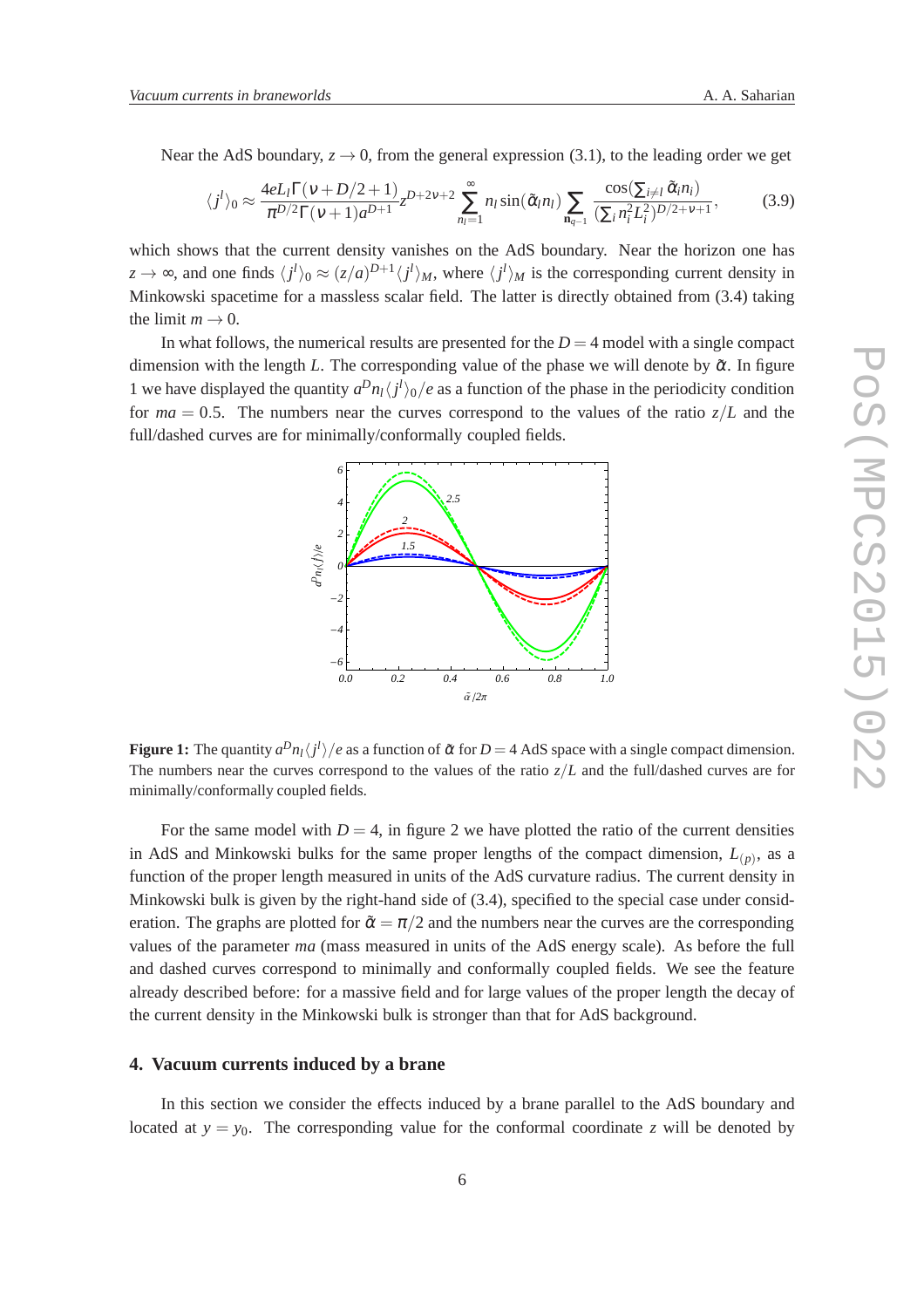

**Figure 2:** The ratio of the current densities in AdS and Minkowski backgrounds as a function of the proper length of the compact dimension. The numbers near the curves correspond to the values of *ma* and we have taken  $\tilde{\alpha} = \pi/2$ . The full and dashed curves are for minimally and conformally coupled fields.

 $z_0 = ae^{y_0/a}$ . On the brane we assume a gauge invariant boundary condition of the Robin type:

$$
(1 + \beta n^{\mu} D_{\mu}) \varphi(x) = 0, \quad y = y_0,
$$
\n(4.1)

where  $\beta$  is a constant with the dimension of length and  $n^{\mu}$  is the inward pointing normal to the brane. For the latter one has  $n^{\mu} = \delta^{\mu}_D$  in the region  $y > y_0$  and  $n^{\mu} = -\delta^{\mu}_D$  in the region  $y <$ *y*0. The Robin boundary condition is a generalization of Dirichlet and Neumann conditions and naturally appears in a number of physical problems, including those in branworld scenario. In the presence of the brane, the component of the current density along the *l*th compact dimension can be decomposed as

$$
\langle j^{l}\rangle = \langle j^{l}\rangle_{0} + \langle j^{l}\rangle_{b}, l = p + 1, ..., D - 1,
$$
\n(4.2)

where  $\langle j^l \rangle_0$  is the corresponding VEV in the absence of the brane and the part  $\langle j^l \rangle_b$  is induced by the brane. We consider the brane-induced contribution in the VEVs of the current density for the regions  $y > y_0$  (R-region) and  $y < y_0$  (L-region) separately.

### **4.1 R-region**

In the R-region the brane-induced contribution in (4.2) is given by the expression

$$
\langle j^{l}\rangle_{b} = -\frac{eC_{p}z^{D+2}}{2^{p-1}a^{D+1}V_{q}}\sum_{\mathbf{n}_{q}}k_{l}\int_{k_{(q)}}^{\infty}dx x(x^{2}-k_{(q)}^{2})^{\frac{p-1}{2}}\frac{\bar{I}_{V}(z_{0}x)}{\bar{K}_{V}(z_{0}x)}K_{V}^{2}(zx),
$$
\n(4.3)

where  $\mathbf{n}_q = (n_{p+1}, \dots, n_{D-1}), -\infty < n_i < +\infty, k_{(q)}^2 = \sum_{i=p+1}^{D-1} (2\pi n_i + \tilde{\alpha}_i)^2 / L_i^2$ ,  $I_v(x)$  is the modified Bessel function and

$$
C_p = \frac{\pi^{-(p+1)/2}}{\Gamma((p+1)/2)}.\tag{4.4}
$$

Here and in what follows, for a given function  $F(x)$ , the notation with the bar is defined in accordance with

$$
\bar{F}(x) = \left(1 + \delta_y \frac{D\beta}{2a}\right) F(x) + \delta_y \frac{\beta}{a} x F'(x),\tag{4.5}
$$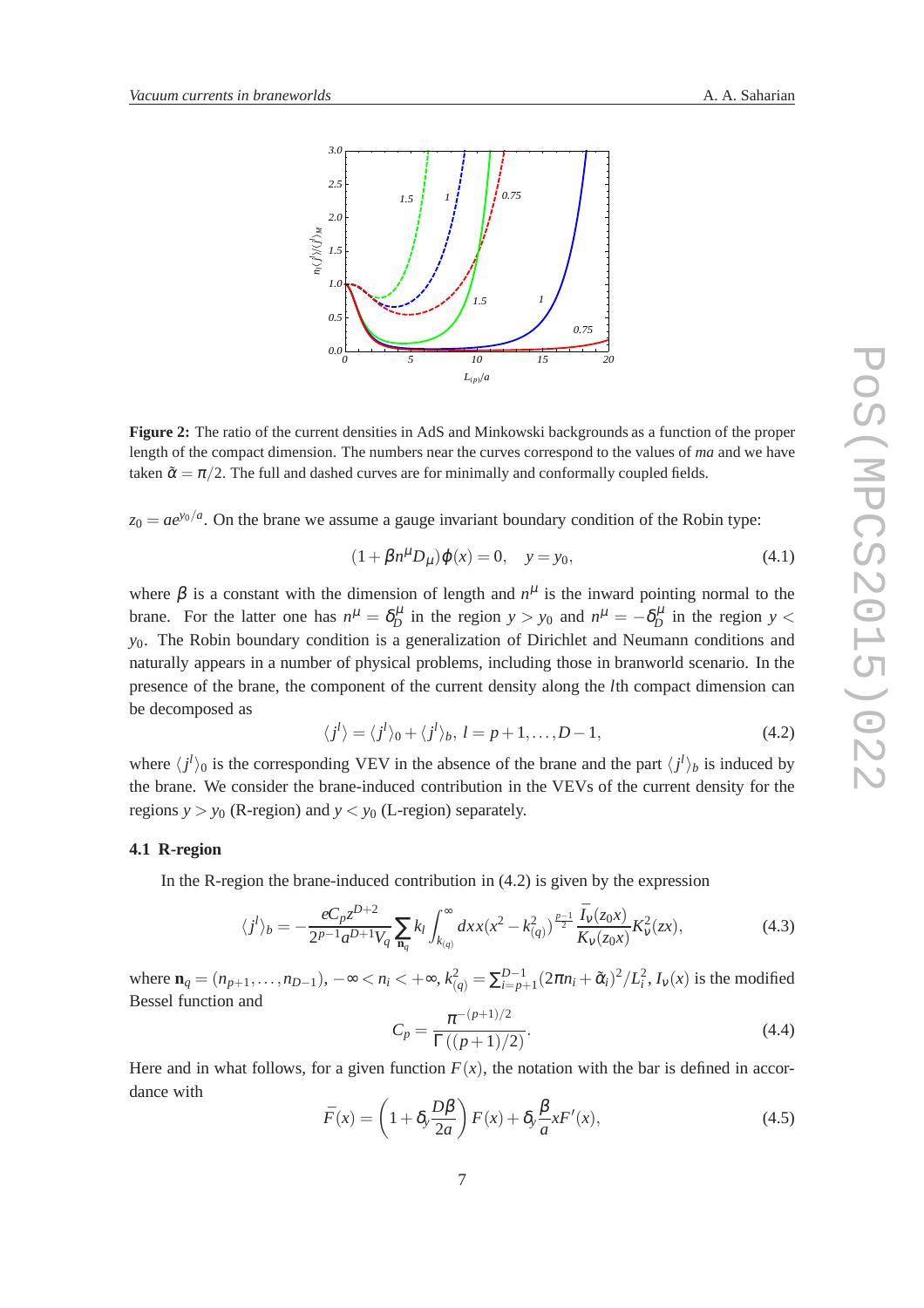where  $\delta_y = 1$  for the R-region and  $\delta_y = -1$  for the L-region. Similar to the case of the branefree part, the brane-induced contribution to the current density along the *l*th compact dimension is an odd periodic function of the phase  $\tilde{\alpha}_l$  with the period  $2\pi$  and an even periodic function of the remaining phases  $\tilde{\alpha}_i$ ,  $i \neq l$ , with the same period. In particular, the VEV of the current density is a periodic function of the magnetic flux with the period equal to the flux quantum. The brane-induced contribution to the charge flux through the  $(D-1)$ -dimensional spatial hypersurface  $x^l = \text{const}$ ,  $n_l \langle j^l \rangle_b$ , depends on the lengths of compact dimensions and on the coordinate *z* in the form of the ratios  $L_i/z_0$  and  $z/z_0$ . The latter is expressed in terms of the proper distance from the brane, *y*−*y*<sub>0</sub>, as  $z/z_0 = e^{(y-y_0)/a}$ .

First of all, it can be seen that in the flat spacetime limit, corresponding to  $a \rightarrow \infty$  for fixed values of *y* and  $y_0$ , from (4.3) we obtain the boundary-induced part of the current density for the geometry of a single Robin plate in  $(D+1)$ -dimensional Minkowski spacetime with spatial topology  $R^{p+1} \times T^q$  (see [10]). For a conformally coupled massless field the modified Bessel functions in (4.3) are expressed in terms of the elementary functions. In this case the expression for the total current density takes the form

$$
\langle j^{l}\rangle = (z/a)^{D+1} \left[ \langle j^{l}\rangle_{\mathbf{M}} + \frac{eC_p}{2^p V_q} \sum_{\mathbf{n}_q} k_l \int_{k_{(q)}}^{\infty} dx \left( x^2 - k_{(q)}^2 \right)^{\frac{p-1}{2}} e^{-2x(z-z_0)} \frac{\beta_{\mathbf{M}} + 1}{\beta_{\mathbf{M}} + 1} \right],
$$
 (4.6)

where

$$
\beta_{\rm M}^{\pm} = \frac{\beta z_0/a}{1 \pm (D-1)\beta/(2a)}.
$$
\n(4.7)

The right-hand side of (4.6), divided by the conformal factor  $(z/a)^{D+1}$ , coincides with the current density in the corresponding problem on Minkowski bulk with the plate at  $z = z_0$  on which the field obeys the Robin boundary condition (4.1) with the replacement  $\beta \to \beta_{\rm M}^+$ .

At large distances from the brane compared with the AdS curvature radius, *y*−*y*<sup>0</sup> ≫ *a*, one has  $z \gg z_0$ . In addition, assuming that  $z \gg L_i$ , we can see that the dominant contribution to the integral in (4.3) comes from the region near the lower limit and the contribution of the mode with a given  $\mathbf{n}_q$  is suppressed by the factor  $e^{-2z k_{(q)}}$ . Under the condition  $|\tilde{\alpha}_i| < \pi$ , assuming that all the lengths  $L_i$ are of the same order, the main contribution comes from the term with  $n_i = 0$ ,  $i = p+1,...,D-1$ , and to the leading order we find

$$
\langle j^{l}\rangle_{b} \approx -\frac{ez^{D-(p-1)/2}\tilde{\alpha}_{l}k_{(q)}^{(0)(p-1)/2}}{2^{p+1}\pi^{(p-1)/2}a^{D+1}V_{q}L_{l}}\frac{\bar{I}_{V}(z_{0}k_{(q)}^{(0)})}{\bar{K}_{V}(z_{0}k_{(q)}^{(0)})}e^{-2zk_{(q)}^{(0)}},\tag{4.8}
$$

where  $k_{(q)}^{(0)2} = \sum_{i=p+1}^{D-1} \tilde{\alpha}_i^2 / L_i^2$ . This asymptotic corresponds to points near the AdS horizon. In this limit, for the boundary-free part one has  $\langle j^l \rangle_0 \approx (z/a)^{D+1} \langle j^l \rangle_M$ , where  $\langle j^l \rangle_M$  is the current density for a massless scalar field in  $(D+1)$ -dimensional Minkowski spacetime with spatial topology  $R^{p+1} \times T^q$  and with the lengths of the compact dimensions  $L_i$ ,  $i = p+1, \ldots, D-1$ . From here we conclude that near the horizon the boundary-free part dominates in the total VEV.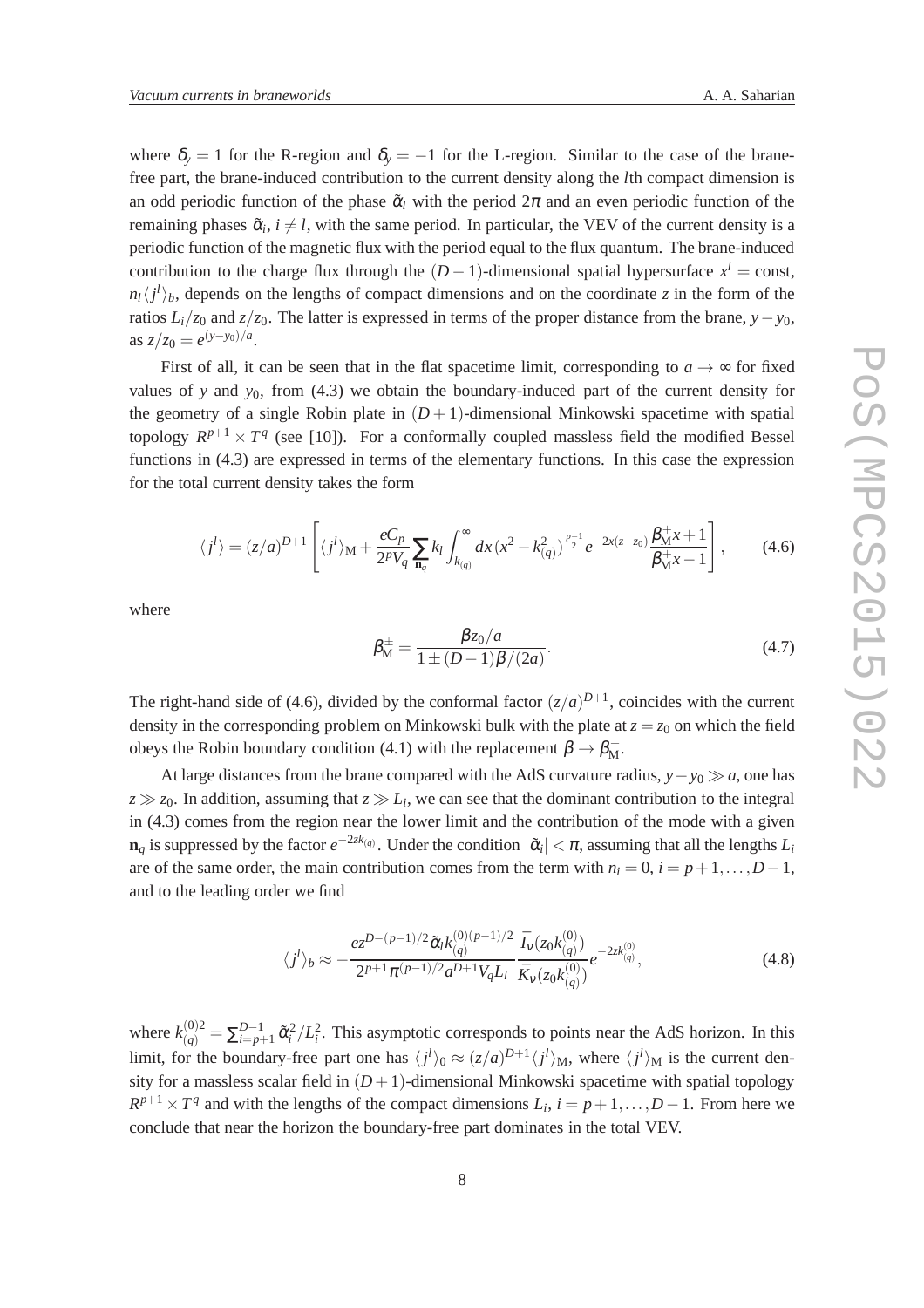For fixed values of *z* and  $L_i$ , when the location of the brane tends to the AdS boundary,  $z_0 \rightarrow 0$ , to the leading order, from (4.3) one finds

$$
\langle j^{l} \rangle_{b} \approx -\frac{4eC_{p}z^{D+2}z_{0}^{2}\mathbf{v}}{2^{2\nu+p}\mathbf{v}\Gamma^{2}(\mathbf{v})a^{D+1}V_{q}}\frac{a+(D/2+\mathbf{v})\beta}{a+(D/2-\mathbf{v})\beta}\sum_{\mathbf{n}_{q}}k_{l}k_{(q)}^{2\nu+p+1} \times \int_{1}^{\infty} dx x^{2\nu+1}(x^{2}-1)^{(p-1)/2}K_{\mathbf{v}}^{2}(zk_{(q)}x), \tag{4.9}
$$

and the VEV vanishes as  $z_0^{2\nu}$ .

Now, let us consider the limit when the length of the *l*th dimension is much smaller than the lengths of the other compact dimensions,  $L_l \ll L_i$ . In this case, in (4.3) the dominant contribution to the sum over  $n_i$ ,  $i = p + 1, \ldots, D - 1$ ,  $i \neq l$ , comes from large values of  $|n_i|$  and we can replace the summation by the integration. As a result, to the leading order we get

$$
\langle j^{l}\rangle_{b} \approx -\frac{eC_{D-2}z^{D+2}}{2^{D-3}a^{D+1}L_{l}}\sum_{n_{l}=-\infty}^{+\infty} k_{l} \int_{|k_{l}|}^{\infty} dx x(x^{2} - k_{l}^{2})^{\frac{D-3}{2}} \frac{\bar{I}_{V}(z_{0}x)}{\bar{K}_{V}(z_{0}x)} K_{V}^{2}(zx), \tag{4.10}
$$

with  $k_l = (2\pi n_l + \tilde{\alpha}_l)/L_l$ . The expression in the right-hand side coincides with the brane-induced contribution in the model with a single compact dimension of the length  $L_l$  ( $q = 1$ ,  $p = D-2$ ). If in addition to  $L_l \ll L_i$  one has  $L_l \ll z_0$ , the arguments  $z_0 x$  of the modified Bessel functions in (4.10) are large. By using the corresponding asymptotic expressions, after the integration over *x* we find

$$
\langle j^{l}\rangle_{b} \approx \frac{\left(1 - 2\delta_{0\beta}\right)e(z/a)^{D+1}}{2^{D-2}\pi^{D/2}L_{l}\left(z - z_{0}\right)^{D/2 - 1}} \sum_{n_{l} = -\infty}^{+\infty} k_{l} |k_{l}|^{D/2 - 1} K_{D/2 - 1}\left(2\left(z - z_{0}\right)|k_{l}|\right). \tag{4.11}
$$

Here, for non-Dirichlet boundary conditions we have assumed that  $|\beta|/a \gg L_l/z_0$ . From (4.11) it follows that the brane-induced contribution is located near the brane within the region  $z-z_0 \leq L_l$ and has opposite signs for Dirichlet and non-Dirichlet boundary conditions. At distances *z*−*z*<sup>0</sup> ≫ *L*<sup>*l*</sup> it is suppressed by the factor  $e^{-2(z-z_0)\tilde{\alpha}_l/L_l}$ .

The VEV of the current density is finite on the brane. For Dirichlet boundary condition both the current density and its normal derivative vanish on the brane. The finiteness of the current density is in clear contrast to the behavior of the VEVs for the field squared and the energy-momentum tensor which suffer surface divergences. In quantum field theory the ultraviolet divergences in the VEVs of physical observables bilinear in the field are determined by the local geometrical characteristics of the bulk and boundary. On the background of standard AdS geometry with non-compact dimensions the VEV of the current density in the problem under consideration vanishes by the symmetry. The compactification of the part of spatial dimensions to *q*-dimensional torus does not change the local bulk and boundary geometries and, consequently, does not add new divergences to the expectation values compared with the case of trivial topology.

In figure 3, for the  $D = 4$  model with a single compact dimension of the length *L*, we have depicted the current density for a minimally coupled field as a function of the phase  $\tilde{\alpha}$  for fixed values of the parameters  $z_0/L = 1$ ,  $z/z_0 = 1.2$ . The graphs are plotted for Dirichlet (D), Neumann (N) and for Robin (with  $\beta/a = -1$ , the number near the curve) boundary conditions. The dashed curve presents the current density in the same model when the brane is absent. As is seen, depending on the boundary condition, the presence of the brane leads to the increase or decrease of the current density.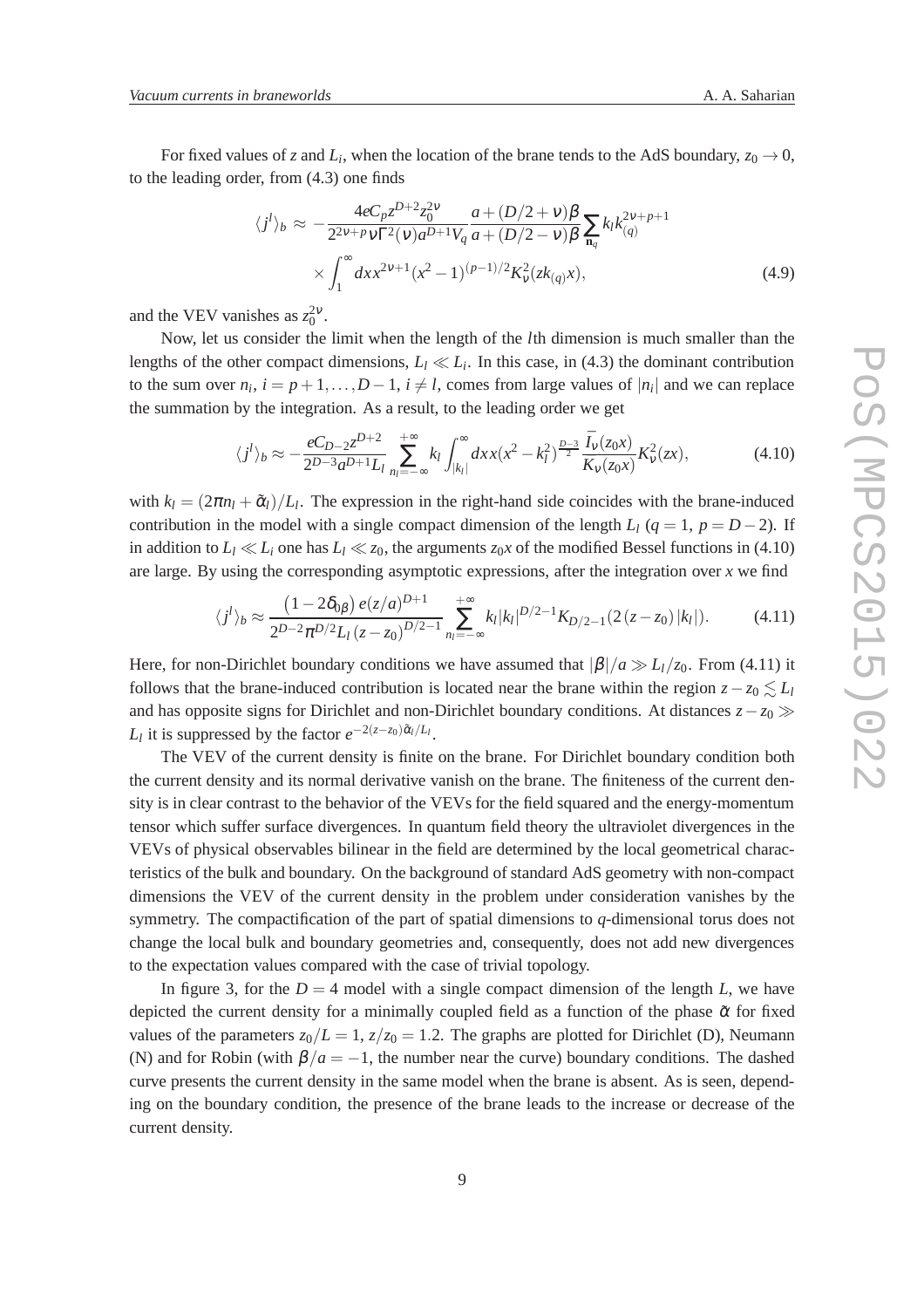



**Figure 3:** The VEV of the current density as a function of the phase in the periodicity condition for  $D = 4$ AdS space with a single compact dimension and for Dirichlet, Neumann and Robin ( $\beta/a = -1$ ) boundary conditions. The graphs are plotted for  $z_0/L = 1$ ,  $z/z_0 = 1.2$ .

Figure 4 presents the ratio  $n_l\langle j^l\rangle/\langle j^l\rangle_M$  as a function of  $z/z_0$  in the case of Robin boundary condition for several values of  $\beta/a$  (numbers near the curves). Here,

$$
\langle j^{l} \rangle_{\mathbf{M}} = \frac{2e\Gamma((D+1)/2)}{\pi^{(D+1)/2} (aL/z)^{D}} \sum_{n=1}^{\infty} \frac{\sin(\tilde{\alpha}n)}{n^{D}},
$$
\n(4.12)

is the current density for a massless scalar field in  $(D+1)$ -dimensional Minkowski spacetime with topology  $R^{D-1} \times S^1$  and with the length of the compact dimension  $aL/z$ . Note that the latter is the proper length of the compact dimension in AdS spacetime measured by an observer with a given *z*. The graphs are plotted for  $\tilde{\alpha} = \pi/2$  and  $z_0/L = 1$ .



**Figure 4:** The dependence of the quantity  $n_l\langle j^l\rangle/\langle j^l\rangle_M$  on  $z/z_0$  for Robin boundary conditions. The graphs are plotted for  $\tilde{\alpha} = \pi/2$ ,  $z_0/L = 1$  and the numbers near the curves correspond to the values of  $\beta/a$ .

From the results in this section we can obtain the current density in  $Z_2$ -symmetric braneworld models of the Randall–Sundrum type with a single brane. In the original Randall–Sundrum 1 brane model [2] the universe is realized as a  $Z_2$ -symmetric positive tension brane in 5-dimensional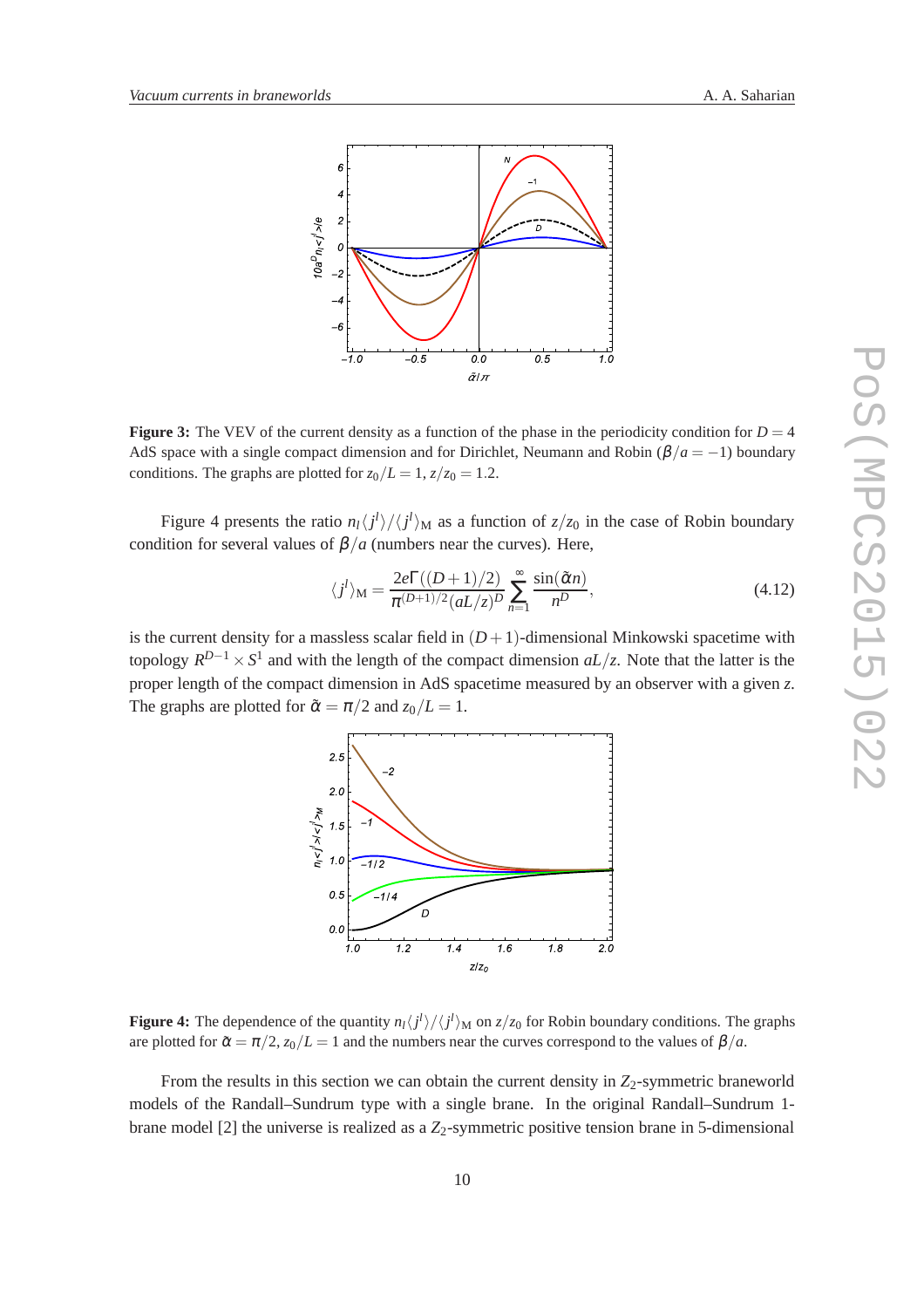AdS spacetime. However, most scenarios motivated from string theories predict the presence of small compact dimensions originating from 10D string backgrounds. In a generalized  $(D+1)$ dimensional version of the Randall-Sundrum 1-brane model the line element is given by (2.1) with the warp factor  $e^{-|y-y_0|/a}$  where *y*<sub>0</sub> is the location of the brane. The background geometry contains two patches  $y > y_0$  of the AdS glued by the brane and related by the  $Z_2$ -symmetry identification  $y - y_0 \leftrightarrow y_0 - y$ . The expressions for the VEV of the current density in the generalized Randall-Sundrum 1-brane model with compact dimensions are obtained from those given above with an additional factor  $1/2$  and with the Robin coefficient  $\beta = -1/(c + 2D\xi/a)$  for untwisted fields and with  $\beta = 0$  for twisted fields. Here *c* is the so-called brane mass term for a scalar field.

#### **4.2 L-region**

Now we turn to the current density in the L-region. It is decomposed as (4.2) with the braneinduced part

$$
\langle j^{l}\rangle_{b} = -\frac{eC_{p}z^{D+2}}{2^{p-1}a^{D+1}V_{q}}\sum_{\mathbf{n}_{q}}k_{l}\int_{k_{(q)}}^{\infty}dx x(x^{2}-k_{(q)}^{2})^{\frac{p-1}{2}}\frac{\bar{K}_{v}(z_{0}x)}{\bar{I}_{v}(z_{0}x)}I_{v}^{2}(zx).
$$
 (4.13)

Note that the expressions in the R- and L-regions are related by the replacements  $I_v \rightleftarrows K_v$ . For large values of the AdS curvature radius *a*, we can see the limiting transition to the corresponding formula for a plate in Minkowski bulk.

For a conformally coupled massless field, the expression of the total current density takes the form

$$
\langle j^{l}\rangle = (z/a)^{D+1} \left\{ \langle j^{l}\rangle_{\mathbf{M}} - \frac{eC_{p}}{2^{p}V_{q}} \sum_{\mathbf{n}_{q}} k_{l} \int_{k_{(q)}}^{\infty} dx \right\}
$$

$$
\times (x^{2} - k_{(q)}^{2})^{\frac{p-1}{2}} \left[ e^{-2zx} + \frac{4\sinh^{2}(zx)}{\frac{1-\beta_{\mathbf{M}}^{2}}{1+\beta_{\mathbf{M}}^{2}} e^{2z_{0}x} - 1} \right] \right\},
$$
(4.14)

with  $\beta_{\rm M}^-$  defined by (4.7). Here, the first term in the figure braces and the part with the first term in the square brackets come from  $\langle j^l \rangle_0$ . The expression on the right of (4.14), divided by the conformal factor  $(z/a)^{D+1}$ , coincides with the current density in the region between two plates on Minkowski bulk with Dirichlet boundary condition on the left plate and Robin condition (4.1), with  $\beta \to \beta_{\rm M}^-$ , on the right one (see [10] for the problem with Robin boundary conditions on both the plates). The fact that the problem with a single brane in AdS bulk in the L-region is conformaly related to the problem with two plates in Minkowski bulk is a consequence of the boundary condition we have imposed on the AdS boundary.

Near the AdS boundary,  $z \rightarrow 0$ , to the leading order, we get

$$
\langle j^{l} \rangle_{b} \approx -\frac{2^{1-2\nu-p} e C_{p} z^{D+2\nu+2}}{a^{D+1} V_{q} \Gamma^{2}(\nu+1)} \sum_{\mathbf{n}_{q}} k_{l} k_{(q)}^{2\nu+p+1} \times \int_{1}^{\infty} dx x^{2\nu+1} (x^{2} - 1)^{(p-1)/2} \frac{\bar{K}_{\nu}(z_{0} k_{(q)} x)}{\bar{I}_{\nu}(z_{0} k_{(q)} x)}, \tag{4.15}
$$

and the brane-induced contribution vanishes as  $z^{D+2v+2}$ . Recall that near the AdS boundary the part  $\langle j^l \rangle$ <sub>0</sub> in the VEV of the current density behaves in a similar way and, hence, on the AdS boundary the ratio of the brane-induced and boundary-free contributions tend to a finite limiting value.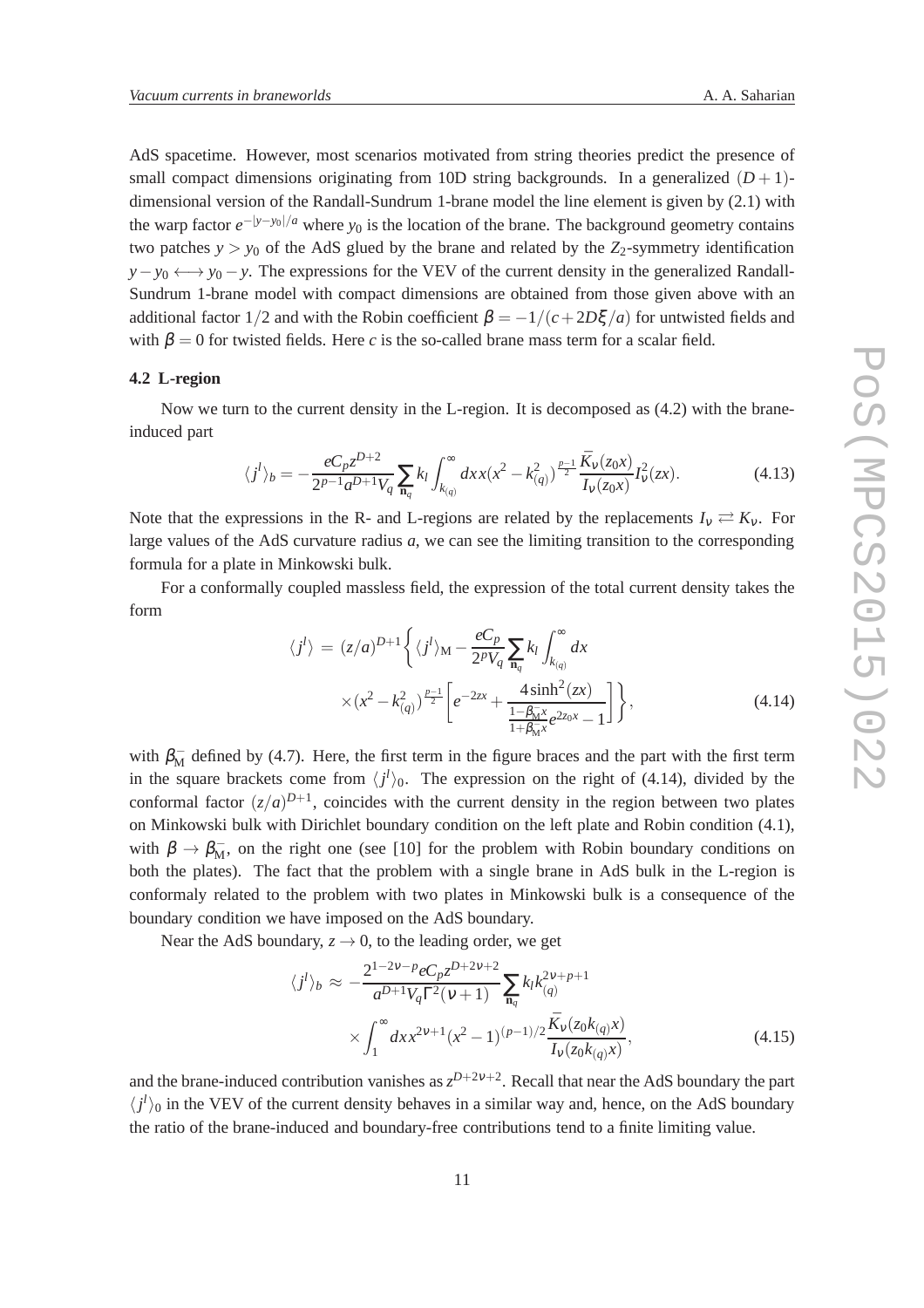In the limit when the brane tends to the AdS horizon,  $z_0 \rightarrow \infty$ , the dominant contribution to the integral in (4.13) comes from the region near the lower limit. To the leading order one has

$$
\langle j^{l}\rangle_{b} \approx \frac{(1 - 2\delta_{0\beta})e\tilde{\alpha}_{l}z^{D+2}e^{-2z_{0}k_{(q)}^{(0)}}}{2^{p}\pi^{(p-1)/2}a^{D+1}V_{q}L_{l}z_{0}^{(p+1)/2}}k_{(q)}^{(0)(p+1)/2}I_{\nu}^{2}(zk_{(q)}^{(0)}).
$$
\n(4.16)

This shows that, for a fixed value of *z*, when the brane location tends to the AdS horizon, the brane-induced contribution is exponentially suppressed.

If the length of the *l*th dimension is much smaller than the lengths of the remaining compact dimensions,  $L_l \ll L_i$ , to the leading order, the brane-induced contribution coincides with the corresponding quantity in the model with a single compact dimension of the length *L<sup>l</sup>* . The expression for the latter is obtained from the right-hand side of (4.10) by the replacements  $I_v \rightleftarrows K_v$ . If in addition  $L_l \ll z$ , the corresponding asymptotic expression is given by the right-hand side of (4.11) with  $z_0 - z$  instead of  $z - z_0$ , and the brane-induced contribution is concentrated near the brane in the region  $z_0 - z \lesssim L_l$ . Similar to the VEV in the R-region, the current density is finite on the brane and vanishes on the brane for Dirichlet boundary condition.

Figure 5 displays the vacuum current density in the L-region for Dirichlet, Neumann and Robin (with  $\beta/a = -1/2$ ) boundary conditions as a function of the phase in the quasiperiodicity condition along the compact dimensions. The graphs are plotted for  $z_0/L = 1$ ,  $z/z_0 = 0.8$ . The dashed curve corresponds to the current density in the absence of the brane.



**Figure 5:** The current density in the L-region as a function of  $\tilde{\alpha}$  for Dirichlet, Neumann and Robin (with  $\beta/a = -1/2$ ) boundary conditions. The graphs are plotted for  $z_0/L = 1$ ,  $z/z_0 = 0.8$ . The dashed curve corresponds to the current density in the geometry without the brane.

In figure 6, for  $\tilde{\alpha} = \pi/2$ , we show the dependence of the ratio  $n_l \langle j^l \rangle / \langle j^l \rangle_M$  on  $z/z_0$  in the case of Robin boundary condition for several values of  $\beta/a$  (numbers near the curves). As it follows from the asymptotic (4.15), near the AdS boundary the charge flux density  $n_l \langle j^l \rangle$  behaves as  $z^{D+2v+1}$ . For the Minkowskian VEV with the length of the compact dimension  $aL/z$ , equal to the proper length on the AdS bulk, one has  $\langle j^l \rangle_M \propto z^{D+1}$ . Hence, the ratio plotted in figuire 6 vanishes on the AdS boundary as  $z^{2\nu}$ .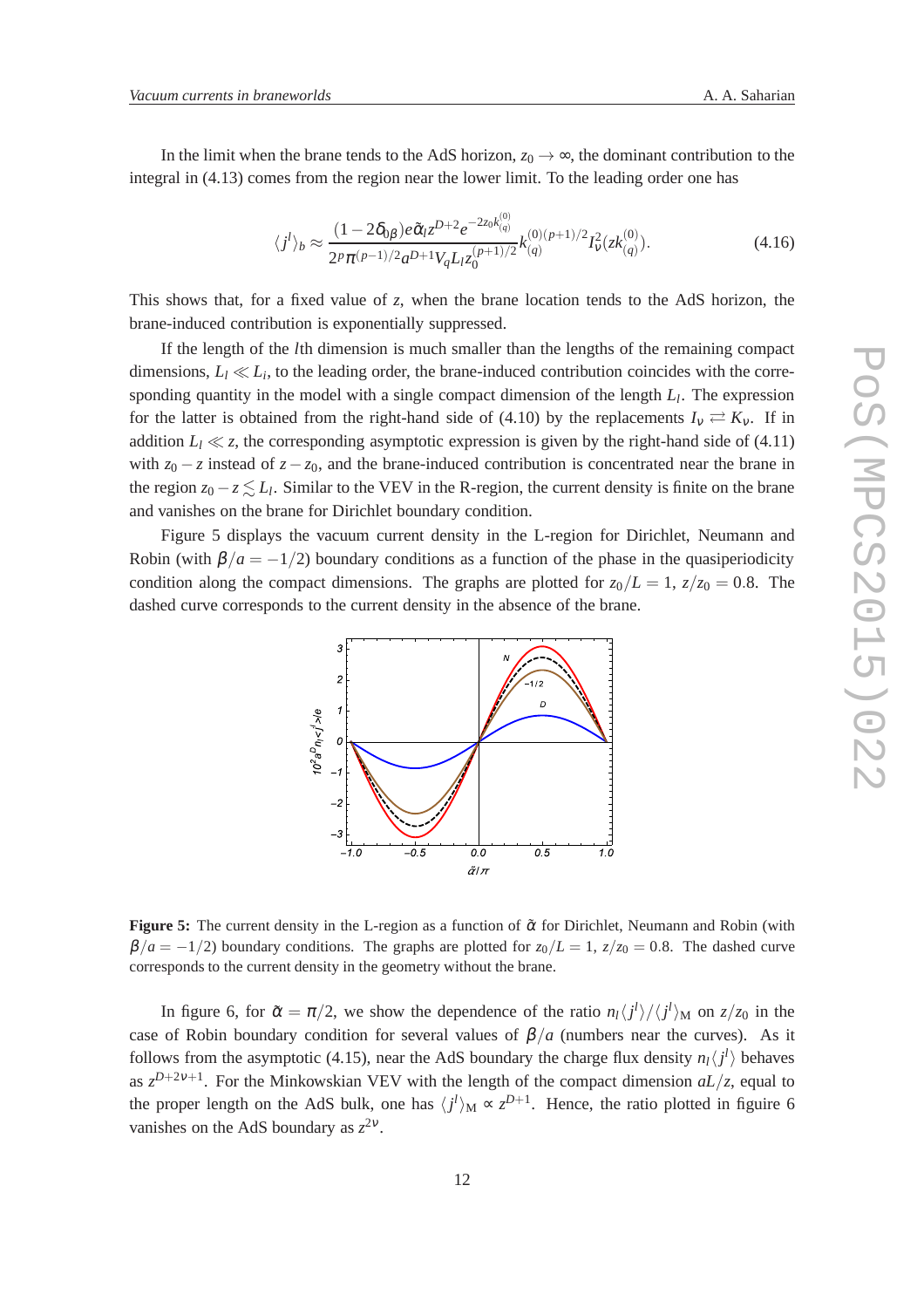

**Figure 6:** The ratio  $n_l \langle j^l \rangle / \langle j^l \rangle_M$  versus  $z/z_0$  in the case of Robin boundary condition. The numbers near the curves correspond to the values of  $\beta/a$ . For the phase we have taken  $\tilde{\alpha} = \pi/2$  and  $z_0/L = 1$ .

# **5. Conclusion**

We have discussed combined effects of the gravitational field and topology on the VEV of the current density for a charged scalar field. In order to have an exactly solvable problem we have taken highly symmetric background geometry corresponding to a slice of AdS spacetime with a toroidally compactified subspace. Currently, the AdS spacetime is among the most popular backgrounds in gravitational physics and appears in a number of contexts. The vacuum charge density and the components of the current along uncompactified dimensions vanish and the current density along *l*th compact dimension is an odd periodic function of the phase  $\tilde{\alpha}_l$  and an even periodic function of the phases  $\tilde{\alpha}_i$ ,  $i \neq l$ . In particular, the current density is a periodic function of the magnetic fluxes with the period equal to the flux quantum. The appearance of the vacuum currents is an Aharonov-Bohm type effect and is closely related to the nontrivial topology of the background spacetime. In the presence of the brane, in both the R- and L-regions the VEV of the current density is decomposed into the boundary-free and brane-induced contributions. Both these contributions vanish on the AdS boundary. Near the horizon, the leading term in the asymptotic expansion of the current density is conformally related to the corresponding quantity on the Minkowski bulk with compact dimensions. From the results in the R-region we can obtain the vacuum currents in the generalized Randall-Sundrum 1-brane model with additional compact dimensions. We have shown that, depending on the value of the Robin coefficient, the presence of the brane can either increase or decrease the current density. In particular, in the examples considered, the modulus of the current density takes its minimal value for Dirichlet boundary condition. Note that the current density discussed above is a source of magnetic fields in the uncompactified subspace. In particular, they induce magnetic fields on the visible brane in braneworld models of the Randall-Sundrum type.

### **Acknowledgments**

A. A. S. and N. A. S. were supported by the State Committee of Science Ministry of Education and Science RA, within the frame of Grant No. SCS 15T-1C110, and by the Armenian National